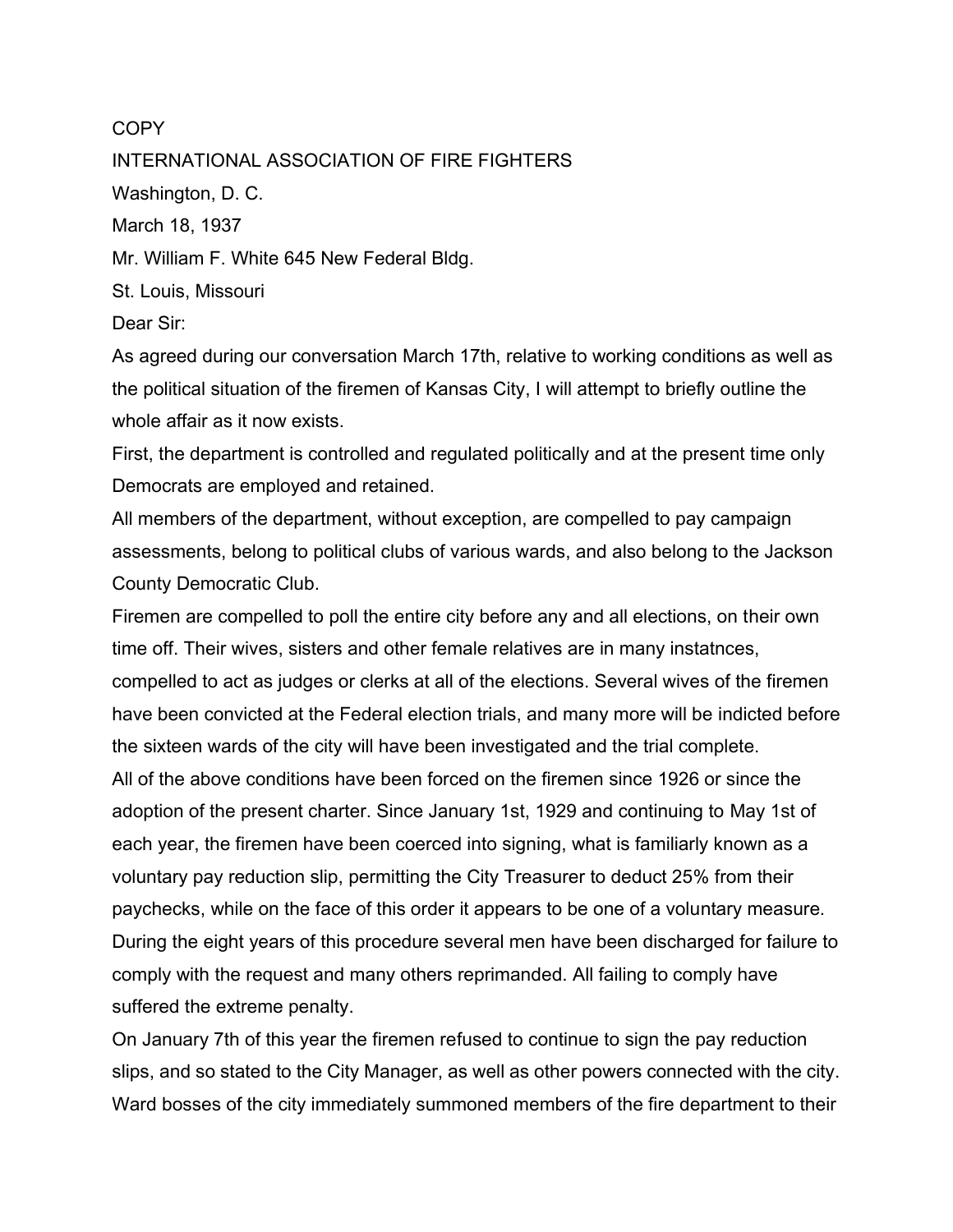offices and warned that failure to sign the pay reduction slips would be sufficient reason for a dismissal from the service. The firemen refused and countered by filing suit to recover moneys deducted from their pay checks over the period of time from January 1929 to and including January, 1937.

The City Manager retaliated by having an ordinance introduced and passed by the city council, reducing the salaries of all city employees for the remaining months of the fiscal year - namely January - 25%, February, March and April - 50%.

The firemen immediately initiated a petition, soliciting 5% of the signatures of the citizens voting in their last election, for an ordinance of restoration of the 1929 Schedule of salaries, by council. They were successful in getting the signatures of 14,950 citizens - 3,500 more than the 5% required. This petition has been filed with the City clerk for verification.

In the event the Council refuses to act or reject the petition requirements, then it becomes necessary for the fire fighters to again solicit the voters for their signatures to the same amount previously obtained, and if successful, will force a special election to settle the controversy.

The action of the firemen in defiance of the autocratic demands made upon them by the various political bosses of the city, has caused them to suffer many inconveniences, and will no doubt, if allowed to continue, cause many more to lose their positions. There is much more that could be said upon this affair, but don't wish to trouble you with all the details.

This morning I received the information that the Ward Bosses are calling all firemen to their offices and informing them that if they, the firemen, wish to retain their positions on the fire department, they shall sign an agreement with the Ward Boss that they will sever all connections with Local 42, International Association of Fire Fighters, or stand dismissed. This action is the full enforcement of the Yellow Dog Contract, which is in strict violation of all legislation, either state or Federal - protecting all workers in their rights to organize, to select representatives of their own choosing and the rights of collective organizing.

Thanking you for your interest in our behalf, I remain Sincerely,